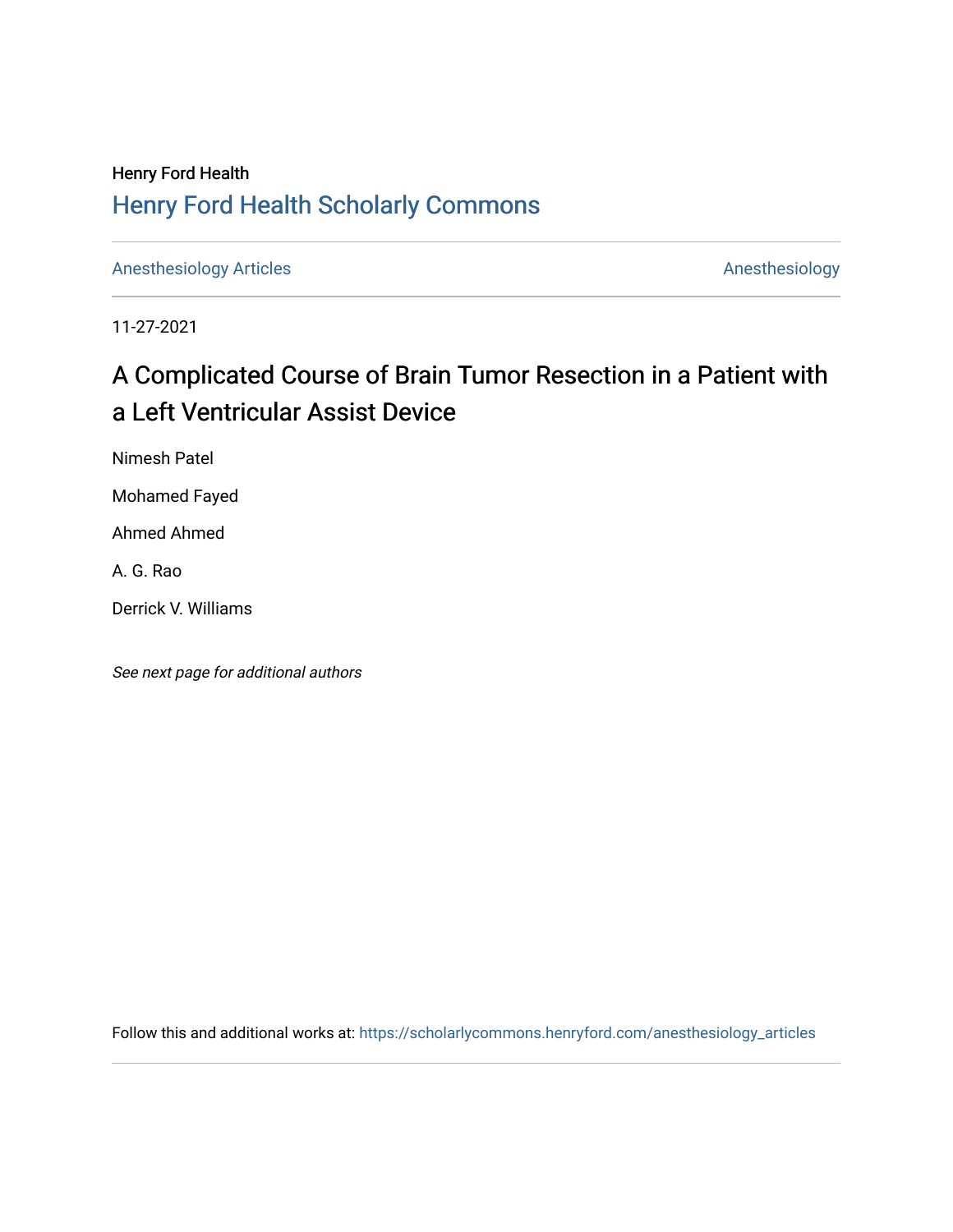## Authors

Nimesh Patel, Mohamed Fayed, Ahmed Ahmed, A. G. Rao, Derrick V. Williams, and Joseph A. Sanders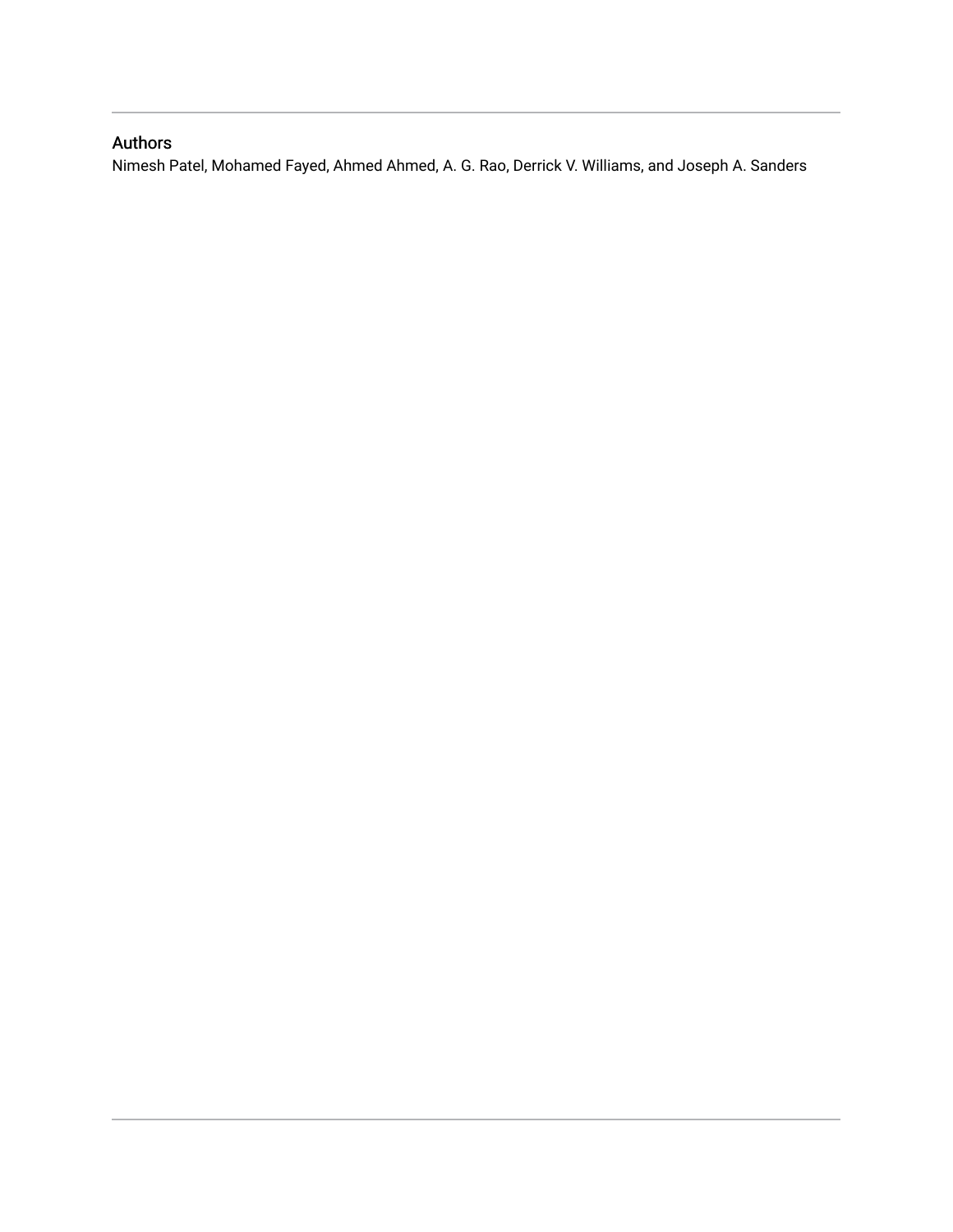

 $\circledcirc \circ \circledcirc$ 

# A Complicated Course of Brain Tumor Resection in a Patient with a Left Ventricular Assist Device

Nimesh Patel<sup>1</sup> Mohamed Fayed<sup>1, **O** Ahmed Ahmed<sup>1</sup> Akshatha G. Rao<sup>1</sup> Derrick Williams<sup>1</sup></sup> Joseph A. Sanders<sup>1</sup>

1Department of Anesthesiology, Henry Ford Hospital, Detroit, Michigan, United States

**Address for correspondence** Nimesh Patel, MD, Department of Anesthesiology, Pain Management & Perioperative Medicine, Henry Ford Hospital, 1350 West Bethune Street Apt 810, 48202, Detroit, Michigan, United States (e-mail: npatel25@hfhs.org).

J Neuroanaesthesiol Crit Care 2021;00:1–4.

## **Abstract**

Left ventricular assist devices (LVAD) are mechanical pumps that have become a standard treatment for end-stage heart failure. As patients with LVAD are living longer, the number of noncardiac surgeries performed in these patients is rising. However, these patients present a unique set of risk factors, some of which include acquired coagulopathies, anticoagulation status, and hemodynamic instability. Thus, performing noncardiac surgeries in patients with an LVAD requires a precise and complex surgical strategy with optimal communication among the surgical team. Therefore, knowledge of best perioperative approaches for patients with LVAD is urgently needed. Here, we present a detailed perioperative surgical approach in the case of a brain tumor resection for a 62-year-old patient with an LVAD whose course was complicated with a brain hematoma. Critical details include key aspects of monitoring patient hemodynamic stability and handling of anesthesia, patient positioning, and antiplatelet and anticoagulation drug therapy. This case highlights the importance for anesthesiologists to be well informed about perioperative LVAD management, as well as common complications that they may encounter.

#### **Keywords**

- **►** brain tumor resection
- **►** coagulopathy
- **►** left ventricular assist device
- **►** hematoma

## **Introduction**

<span id="page-2-2"></span><span id="page-2-1"></span>Approximately 550,000 cases of heart failure are diagnosed annually, leading to over US\$30 billion in healthcare expenditure in 2019.<sup>1</sup> Left ventricular assist devices (LVAD), which are surgically implanted mechanical pumps, have become an integral aspect of treating end-stage heart failure. Studies have shown that intracranial hemorrhage is a common complication in patients with LVAD, with a presentation rate of 2.5 to 10%[.2](#page-5-0) We describe the unique management of a brain tumor resection in a patient who had long-term LVAD therapy.

### **Case Report**

<span id="page-2-0"></span>A 62-year-old woman, (81.6 kg, 155 cm) presented with 3 weeks of dizziness, ataxia, nausea, headaches, dysmetria, and upward gaze palsy. Brain imaging revealed a cerebellar tumor (**[►Fig. 1](#page-3-0)**). Her medical history included breast cancer complicated with doxorubicin-induced cardiomyopathy for which HeartMate 3 was placed. Home medications included aspirin, furosemide, losartan, and warfarin. Her LVAD driveline site was clean and intact, and home LVAD parameters included a flow of 3.5 L/min, pump speed of 5250 rpm, pump power of 3.9 Watts, and pulsatility index (PI) of 8.

**DOI** https://doi.org/ 10.1055/s-0041-1739347 **ISSN** 2348-0548

© 2021. Indian Society of Neuroanaesthesiology and Critical Care This is an open access article published by Thieme under the terms of the Creative Commons Attribution-NonDerivative-NonCommercial-License, permitting copying and reproduction so long as the original work is given appropriate credit. Contents may not be used for commercial purposes, or adapted, remixed, transformed or built upon. (https://creativecommons.org/licenses/by-nc-nd/4.0/).

Thieme Medical and Scientific Publishers Pvt. Ltd. A-12, 2nd Floor, Sector 2, Noida-201301 UP, India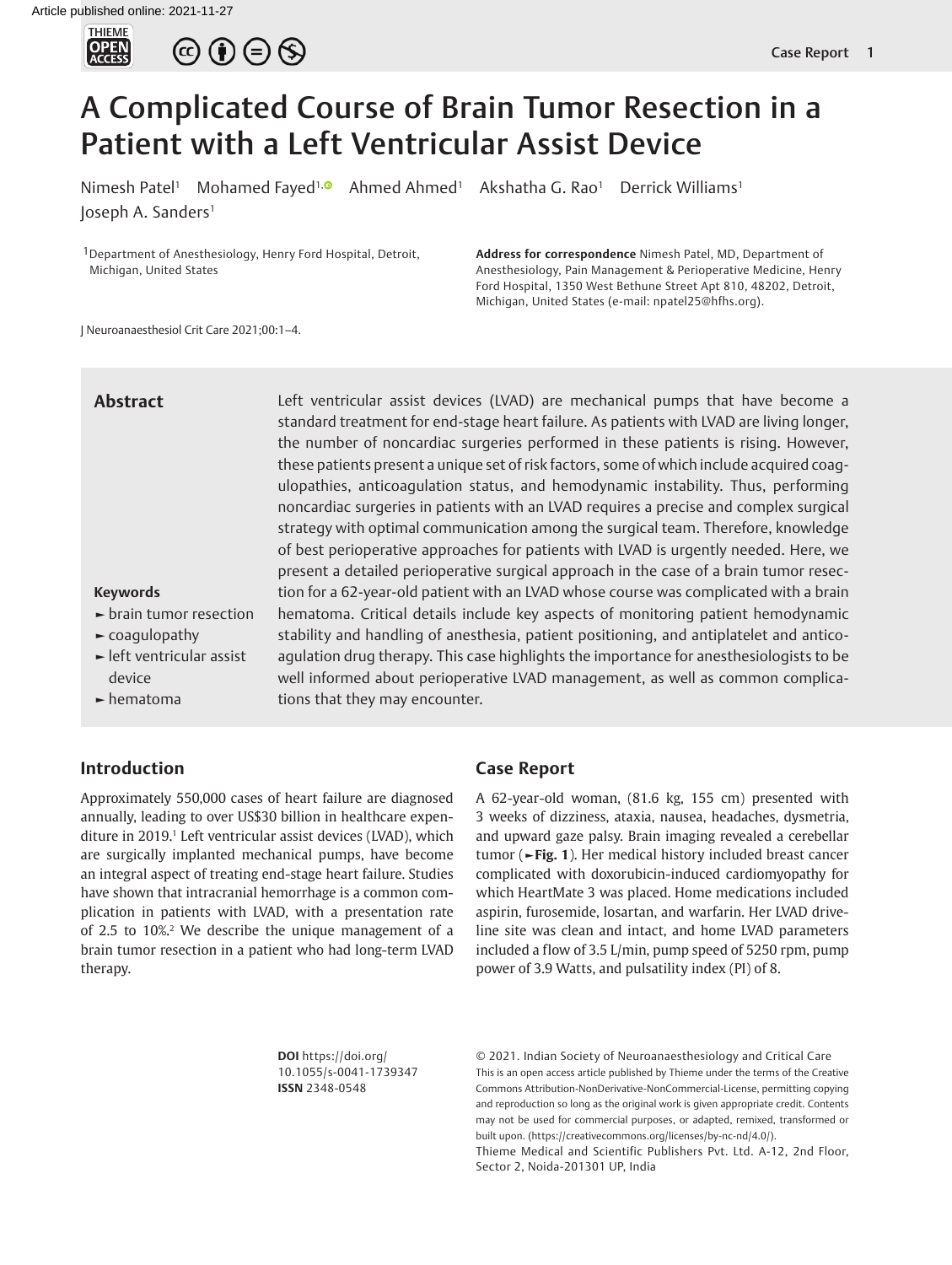

**Fig. 1** [Metastatic tumor in cerebellum causing compression of fourth](#page-2-0) [ventricle and hydrocephalus. The patient had clinical symptoms of](#page-2-0) [dysmetria and upward gaze palsy. Image reproduced with patient](#page-2-0) [consent.](#page-2-0)

<span id="page-3-0"></span>International normalized ratio (INR) at presentation was 2.79. Aspirin and warfarin were withheld for INR goal of less than 1.5. Heparin infusion as bridging anticoagulation therapy was started and paused 6 hours before surgery. Immediately before surgery, INR was 1.26 and other laboratory values were unremarkable. A preoperative discussion was held among the anesthesiologist, cardiologist, surgeon, and LVAD nurse.

Standard anesthesia monitors were applied. Multiple unsuccessful arterial cannulation attempts were made in the right radial, brachial, and axillary arteries before a left axillary arterial line was placed under ultrasound guidance. An 18G external jugular vein cannula was placed after failure of internal jugular vein visualization with ultrasound, and inability to pass guidewire beyond 16 cm. Peripheral intravenous access included 20G right hand, 18G right foot, 18G right forearm, and Mediport catheter terminating in superior vena cava. Preoperative vital signs were 99% oxygen saturation and mean arterial pressure (MAP) 95 mmHg. Intraoperative oxygen saturation was maintained at 99% and MAP was maintained between 80 and 85 mmHg. A mechanical circulatory support team, transesophageal echocardiogram (TEE), and vasopressor and inotropic drugs were readily available. Rapid sequence induction with GlideScope intubation was performed. Anesthesia was maintained with isoflurane 1 minimum alveolar concentration and remifentanil infusion at 0.08 to 0.1 mcg/kg/min. Ventilator settings were as follows: tidal volume 4 mL/kg, positive end-expiratory pressure (PEEP) 5, and fraction of inspired oxygen 60%. Grounding pad was placed in the lower extremity to avoid mechanical interference. Bipolar cautery was used, and the surgeon was advised to use cautery in short bursts. During transportation, the LVAD was battery powered; in the operating room, it was connected to the power base unit, which was powered by an electrical outlet.

The patient was positioned prone on gel rolls with her head secured to the Mayfield frame. Special attention was paid not to exert pressure onto the LVAD unit. Ephedrine 20 mg was administered after positioning to correct a decreased blood pressure. Crystalloids (2.2 L) were administered without transfusions, 1.1 L of urine was produced, blood loss was 200 mL, and LVAD parameters remained unchanged. After surgery, she was extubated and transferred to the intensive care unit in stable condition.

<span id="page-3-2"></span>Subcutaneous heparin was started 48 hours after surgery as prophylaxis, and heparin infusion was restarted for warfarin bridging, targeting an INR of 2 to 3. On postoperative day 5, the patient developed worsening headache. Brain imaging showed a cerebellar hematoma (**[►Fig. 2](#page-3-1)**). Anticoagulation was stopped, protamine sulfate was administered, and the patient underwent uneventful emergency decompression and hematoma evacuation. On postoperative day 24, she attained therapeutic INR and was discharged.

#### **Discussion**

<span id="page-3-4"></span><span id="page-3-3"></span>LVAD placement in patients with heart failure is projected to grow as the number of older adults with heart disease increases in the United States.<sup>[3](#page-5-1)</sup> Aging is correlated with increased cancer ris[k4](#page-5-2) ; therefore, anesthesiologists may increasingly encounter LVAD patients with malignancy, and these patients have unique needs throughout the perioperative period.

Regarding all LVAD devices, the anesthesiologist should be aware of the following specific LVAD parameters: (1) pump

<span id="page-3-1"></span>

**Fig. 2** [On postoperative day 5, the patient developed a constant](#page-3-2) [headache. Noncontrast head computed tomography showed a hema](#page-3-2)[toma in the cerebellum with fourth ventricle compression and hydro](#page-3-2)[cephalus. Image reproduced with patient consent.](#page-3-2)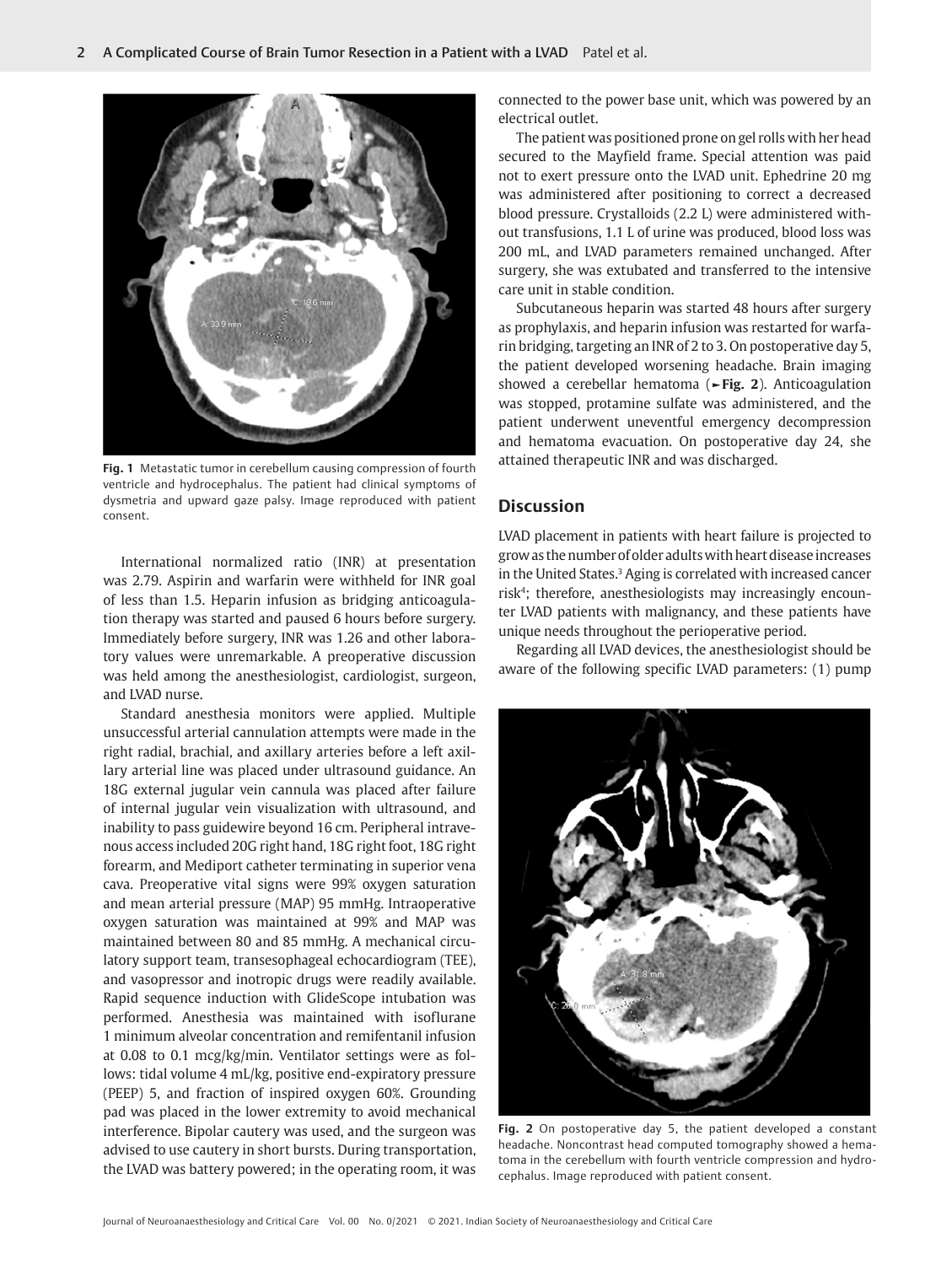speed, (2) pump flow, (3) pump power, and (4) PI. Pump speed is fixed and is initially programmed by the implanting physician to optimize left ventricular unloading and ejection. A low fixed speed can cause increased risk for thrombosis, and a high fixed speed may cause hemolysis and left ventricular collapse through increased pump suction. Pump speeds for HeartMate 3 devices range from 3000 to 9000 rpm, but the clinically recommended range is 5000 to 6000 rpm. Power refers to the amount of energy required for the impeller to pump blood, which ranges from 4.5 to 6.5 W. A low power may reflect low pump speed, an inflow cannula obstruction, or decreased preload. A high power can be due to increased preload, aortic insufficiency, or high pump speed. Pump flow refers to the amount of blood that is provided to the systemic circulation by the LVAD and ranges from 4 to 6 L/min. Pump flow is correlated with power and is affected by fixed speed, hematocrit, and the pressure gradient. Lastly, PI is a dimensionless index that averages the flow pulses (LVAD flow waveform) over 15 seconds with clinically normal values from 3.5 to 5.5. PI is increased with increased contractility and preload, and reduced with decreased preload and afterload or obstruction.

For our patient, general anesthesia was used without any issues. However, total intravenous anesthetic (TIVA) may have been the optimal choice, since the patient had a brain tumor with possible elevated intracranial pressure (ICP). Benefits of TIVA include decreased ICP and lowered cerebral metabolic rate oxygen consumption. The primary anesthesiologist felt that the volatile anesthetic would be more controllable for our patient. To optimize cerebral protection and decrease ICP, we used lidocaine during induction and hyperventilation, remifentanil infusion, mannitol 25 g intravenously, and head elevation during intubation, extubation, and transfer.

<span id="page-4-3"></span><span id="page-4-2"></span><span id="page-4-1"></span>Patients with LVAD are coagulopathic. To prevent pump thrombosis, patients are given antiplatelet and anticoagulant therapy (target INR of  $2-3$ ).<sup>[5](#page-5-3)</sup> Risk of stroke in patients with LVAD is ~15%.<sup>[6](#page-5-4)</sup> High shear forces on blood flowing through the LVAD can lead to worsened coagulopathy. For nonemergent noncardiac surgery, anticoagulation is typically decreased to the lower limits of manufacturers' recommendations, except for neurosurgical or ophthalmological procedures that require full reversal.<sup>7</sup> Patients presenting for emergent surgery can be given fresh frozen plasma, prothrombin concentrate, and vitamin K to reverse warfarin, or protamine sulfate for heparin. Intraoperative use of viscoelastic hemostatic assays can correct coagulopathy. However, clinicians must be aware that LVAD patients have altered baseline coagulation; thus, trends rather than absolute values should be followed.[8](#page-5-6) When postoperative bleeding risk is low, current guidelines recommend restarting heparin for partial thromboplastin time of 60 to 80s until INR reaches 2 to 3 (level of evidence 1B).<sup>5</sup>

<span id="page-4-5"></span><span id="page-4-4"></span>In neurological operations, MAP should be kept between 70 and 80 mmHg to maintain cerebral perfusion in the setting of ICP[.9](#page-5-7) For LVAD patients, MAP should be less than 85 mmHg, as higher pressures can lead to pump stasis, flow reductions, and increased cerebrovascular accidents. Cerebral oximetry can be used to monitor cerebral tissue oxygenation. In our

patient, remifentanil infusion and volatile anesthetic were titrated for a MAP of 85 mm Hg without any long-term postoperative neurological sequelae.

Patients with LVAD are preload dependent on right ventricle (RV) function, so preoperatively assessing RV function is important. Increased PEEP requirement during mechanical ventilation can increase airway pressures, further exacerbating RV dysfunction. Signs of RV failure are elevated central venous pressure, decreased urine output, increased capillary refill time, increased lactate, and end-organ dysfunction. Impaired RV contractility and leftward shift of the septum may be seen on TEE. LVAD patients may also experience device malfunction. Clinical signs are pump vibration, heart failure symptoms, decreased power and flow, inability to attain desired pump speed, and variable PI. TEE and mechanical circulatory support were available during our patient's treatment, but because the patient had stable hemodynamics and a functioning LVAD and to avoid surgery delay, preoperative TEE was not used.

<span id="page-4-6"></span>Patient positioning can significantly affect hemodynamics in patients with LVAD. Prone positioning can cause decreased venous return leading to decreased preload and increased afterload as a result of arterial compression. Additionally, prone positioning might cause obstruction of the inflow cannula and create a suctioning event, compromising left ventricular end-diastolic filling and leading to systemic hypotension[.10](#page-5-8) Furthermore, prone positioning is associated with increased pulmonary artery pressure, which may reduce forward blood flow in patients with LVAD. Treating hypotension and assessing RV function with TEE are paramount should hemodynamic instability occur. In these situations, TEE could be placed after the patient is returned to supine position, or carefully while in the prone position.

### **Conclusion**

Patients with an LVAD who require noncardiac surgeries pose a unique challenge to anesthesiologists. Our case highlights the importance of continually monitoring the LVAD patient's anticoagulation status and hemodynamic stability during surgery and being alert to possible postoperative complications. Clear communication between anesthesiologists, cardiologists, surgeons, LVAD nurses, and ancillary staff throughout the perioperative period is imperative.

#### **Conflict of Interest**

None declared.

#### **Acknowledgments**

We thank Karla D. Passalacqua, Ph.D. at Henry Ford Hospital for her critical review of the manuscript.

#### **References**

<span id="page-4-0"></span>[1](#page-2-1) Benjamin EJ, Muntner P, Alonso A; American Heart Association Council on Epidemiology and Prevention Statistics Committee and Stroke Statistics Subcommittee, et al. Heart Disease and Stroke Statistics-2019 update: a report from the American Heart Association. Circulation 2019;139(10):e56–e528